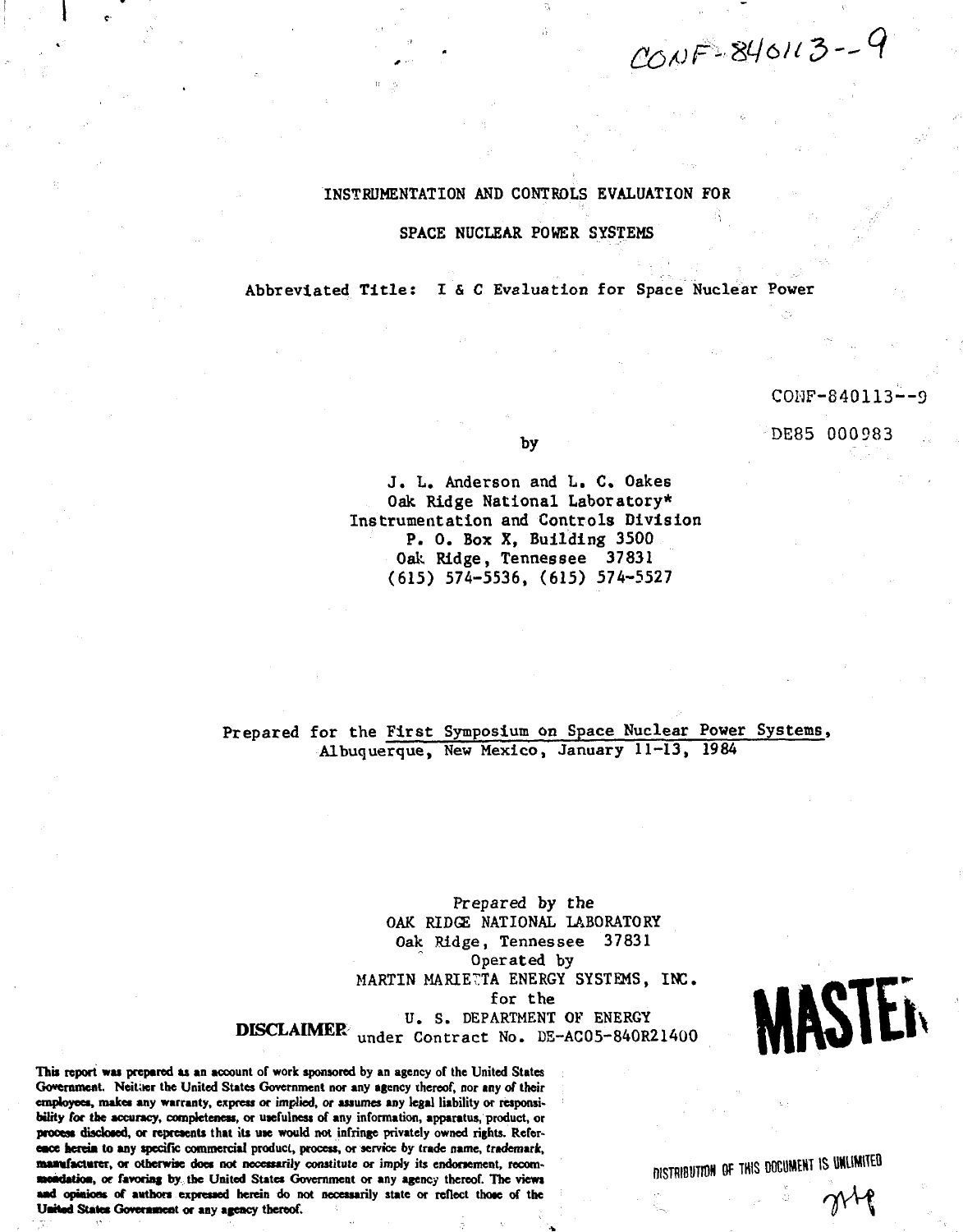#### **INSTRUMENTATION AND CONTROLS EVALUATION FOR**

**SPACE NUCLEAR POWER SYSTEMS**

**J. L. Anderson and L. C. Oak.es Oak Ridge National Laboratory\* Instrumentation and Controls Division P. 0. Box X, Building 3500 Oak Ridge, Tennessee 37831**

#### **ABSTRACT**

Design of control and protection systems should be coordinated with the design of the neutronic, thermal-hydraulic, and mechanical aspects of the core and plant at the earliest possible stage of concept development. An integrated systematic design approach is necessary to prevent uncoordinated choices in one technology area from imposing impractical or impossible requirements in another.

Significant development and qualification will be required for virtually every aspect of reactor control and instrumentation. Incore instrumentation widely used in commercial light water reactors will not likely be usable in the higher temperatures of a space power plant. Thermocouples for temperature measurement and gamma thermometers for flux measurement appear to be the only viable candidates. Recent developments in ex-core neutron detectors may provide achievable alternatives to in-core measurements. Reliable electronic equipment and high-temperature actuators will require major development efforts.

\*0perated by Martin Marietta Energy Systems, Inc. under contract DE-AC05-8AOR21400 with the U. S. Department of Energy.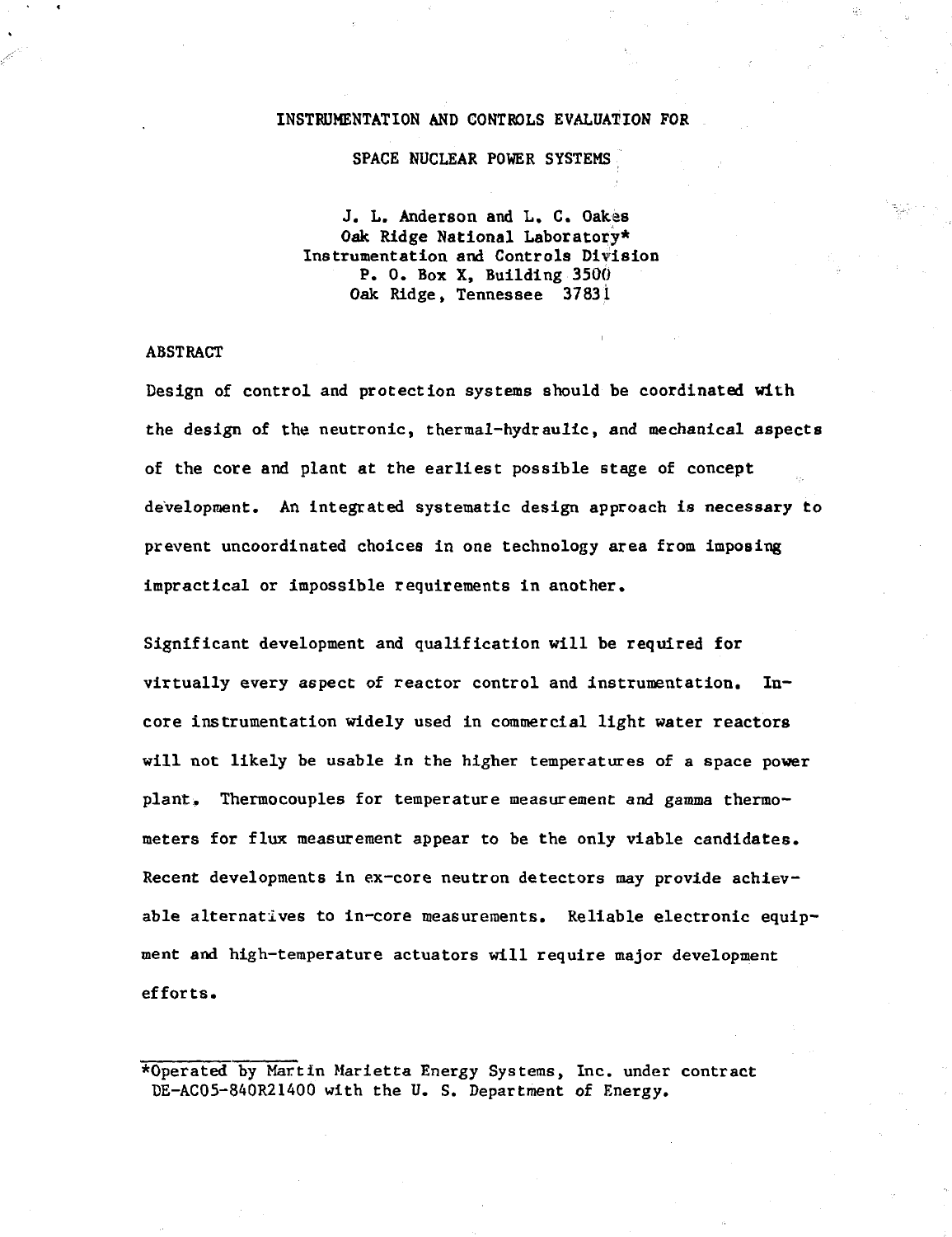# **INTRODUCTION**

**Because of the severe environment and the inaccessability, early space nuclear power reactor concepts and designs used the absolute minimum of control and instrumentation sophistication. SNAF-10A, for example, had no provisions for orderly reactor shutdown and restart. Clearly the missions now being considered demand a much higher level of load maneuverability and controllability with appropriately higher levels of mission (and public) protection.**

### **METHODS**

**STRATEGY - Previous experience in designing advanced reactor systems for any application, ground or space, has shown the need for coordination of the control and protection systems design with the neutronic, thermal-hydraulic, and mechanical aspects of the core and plant design at the earliest possible stage of concept development. The detailing of performance requirements and the development of a comprehensive control strategy is important to establish the requirements and limitations of major plant components, as well as to define the instrumentation and control component requirements. This need may seem obvious, but it is often neglected or deferred in program planning. A well integrated systematic design approach is vital for this application where the state of the art is being pushed in many technology areas. Close coordination is necessary to prevent uncoordinated**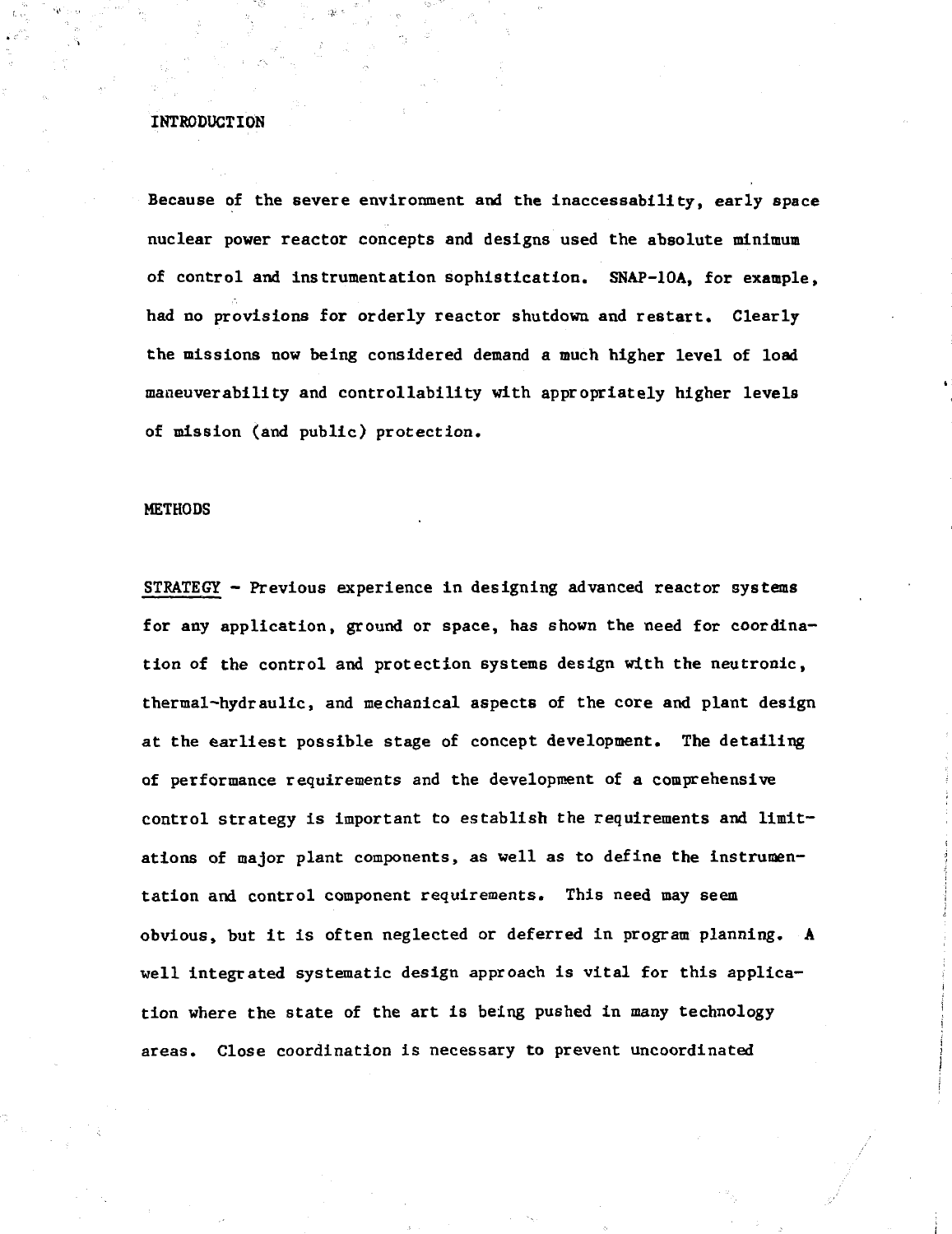**choices in one area from imposing impractical or impossible requirements in another. Methods to formalize the integrated approach to advanced power plant design are in development (Kisner 1983).**

**PERFORMANCE GOALS - A large power plant is likely to require assembly and deployment from a shuttle vehicle. This could both simplify and exascerbate safety and control problems. Launch safety requirements would likely be more severe, but manual removal of extra poisons t; provide this additional safety would be possible. (Harms 1983), (Jones 1984). After assembly and deployment, the plant will probably require completely unattended startup. This would include preheating and initial thawing of liquid metal coolants, heat pipe initiation and possibly vapor lock release, gradual system heatup to avoid excessive thermal shock, and some degree of restart or realignment capability should startup problems be encountered.**

**The next, or perhaps concurrent, stage would include initial criticality, power escalation and load assumption. Load management requirements are sure to be more demanding than for previous concepts,**

**ORNL capability and interest - A number of research and demonstration reactors iiave been designed and built by ORNL which exhibit high performance and availability with many advanced features and high degrees of automation (Binford 1968). In addition, considerable experience has been acquired on liquid metal and molten salt systems for high tempera.ure operation (Yarosh 1968). Development work has continued on many detector types for high temperature applications (Valentine 1983). An integrated instrumentation and controls organization provides experience and expertise for the solution of a wide range of I&C problems, that include automation, computerization, robotics, analysis, and detection, as well as process and reactor control (Sadowski 1981).**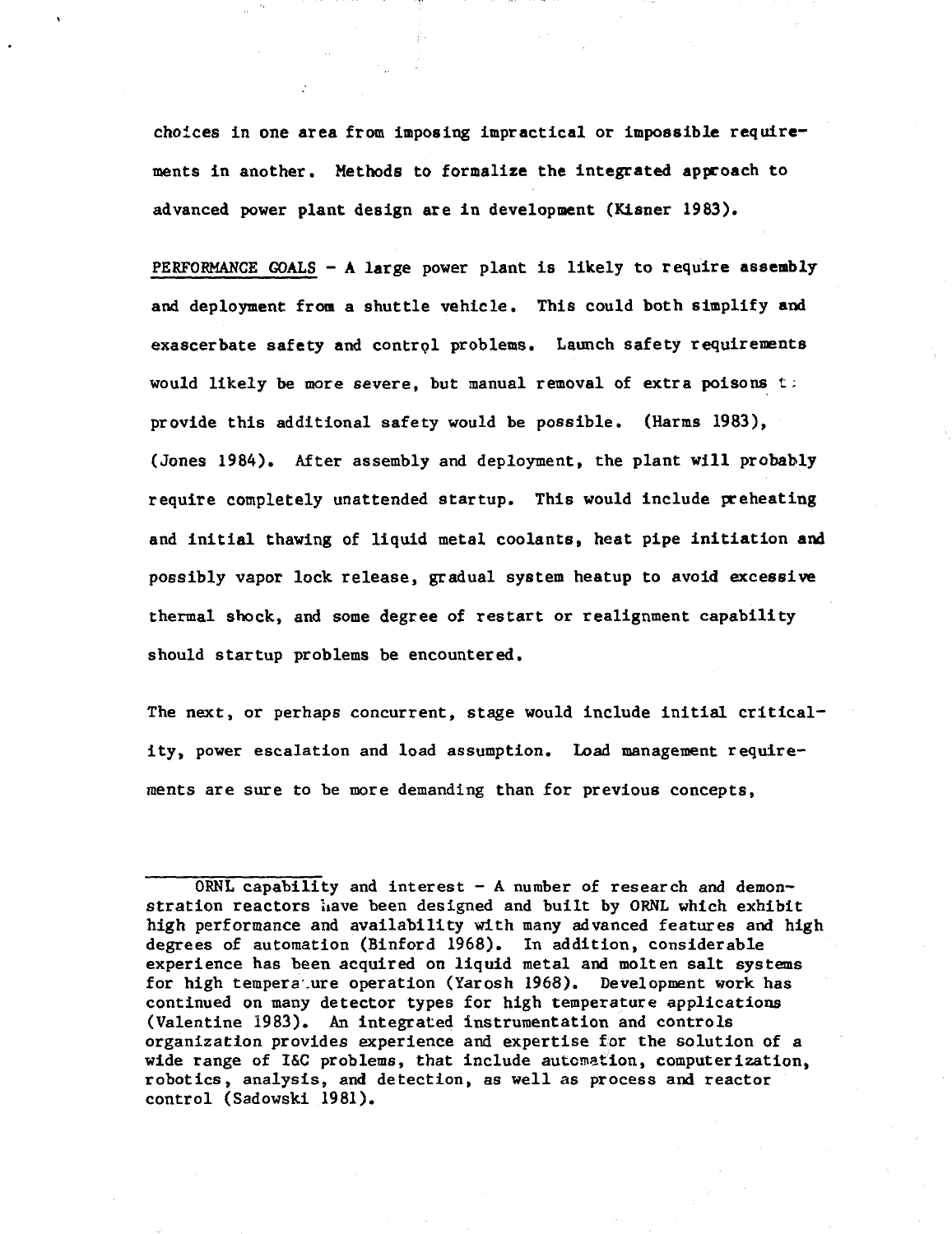including a substantial degree of load following and stable operation for unanticipated load changes, Fast or short-term load changes are probably best accomodated in power conditioning equipment with temporary energy dump to radiators. For long term missions it may be necessary to measure and adjust reactor power level and flux distribution to optimize burnup and extend core life. Long periods of low power or standby operation are anticipated with capability for rapid restart to full load conditions. Longer periods of cold shutdown or "dormancy" may be required, with attendant capability for restart from cold conditions.

It will be highly desirable to continue or initiate operation, even with the plant in a degraded state resulting from limited failures, such as partial failure of heat transfer systems, control element malfunctions, non-uniform burn-up, or other unanticipated events.

Some of the performance goals which will have a profound effect on control strategy are enumerated:

- An unattended startup from a cold, safe condition.
- Complex monitoring and control systems for reactor startup and/or setback due to changing mission load requirements.
- Restart capability from various initial conditions because of the unknown length of the mission, and the possibility of long periods of dormancy.
- Stable control under anticipated or unanticipated load changes.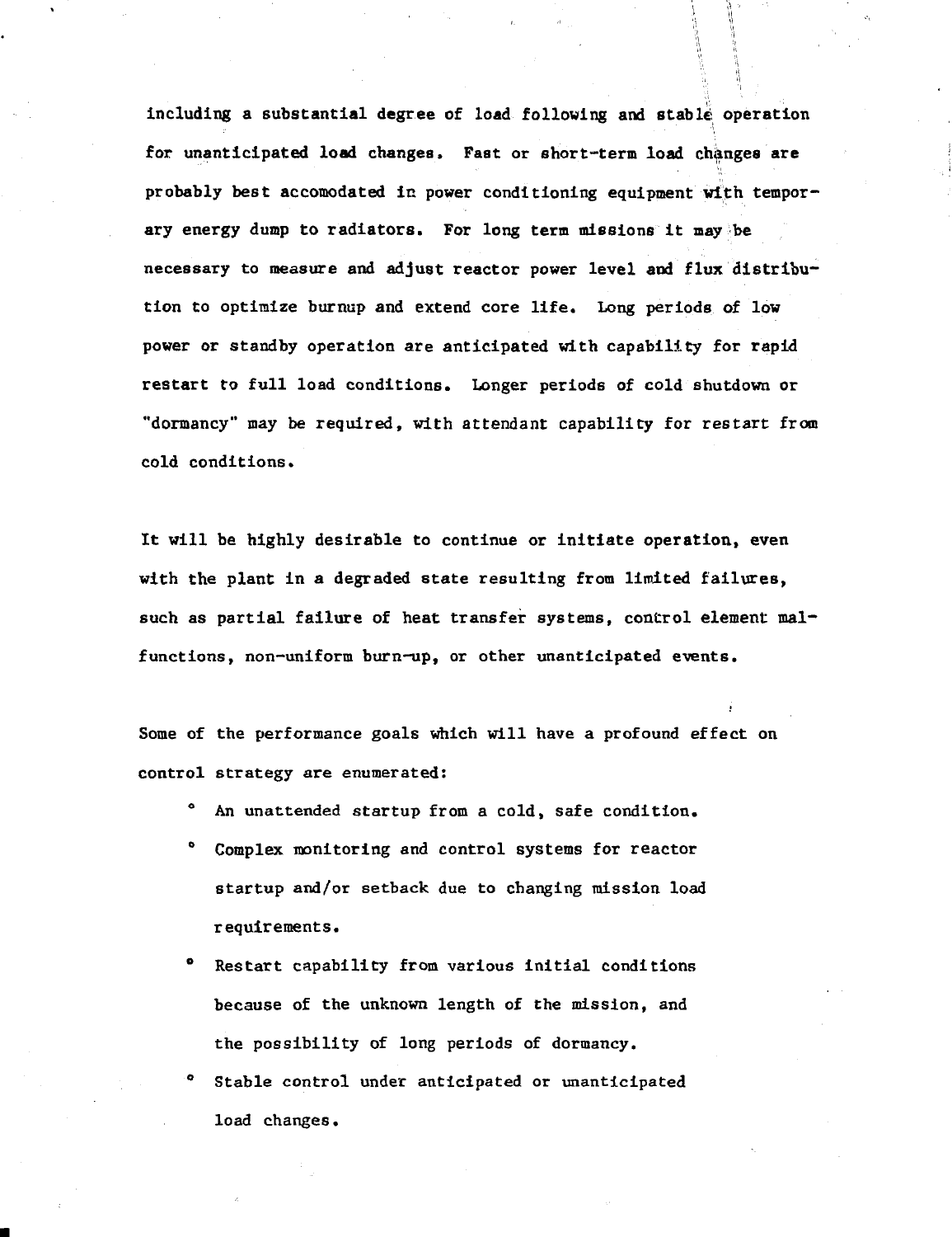- **<sup>0</sup> Additional reactivity control during launch to protect** against criticality upon possible immersion or compac**tion as a result of launch failure.**
- Provisions for continued operation with limited failures, **such as partial failure of heat transfer systems, stuck control elements, non-uniform burn-up, or other unanticipated events.**

#### **RESULTS**

Instrumantation needs for effective reactor control and protection typically include both in-core and ex-core sensors and associated signal processing systems. Reactivity and process control actuators are also a part of the integrated system considerations for I&C design This evaluation will concentrate on in-core detectors.

# IN-CORE INSTRUMENTATION - STATUS

TEMPERATURE - Temperature measurements are widely used to monitor the thermal power in nuclear reactors and to monitor and control processes in nuclear power plants. Process temperatures rarely exceed 900 K, but coolant exit and in-core temperatures range from about 600 K in light water plants to 900 K in LMFBR's to 1300-1400 K in gas cooled reactors. Experiments on fuel irradiation have required temperature measurements in high neutron fluxes at temperatures as high as 2700 K.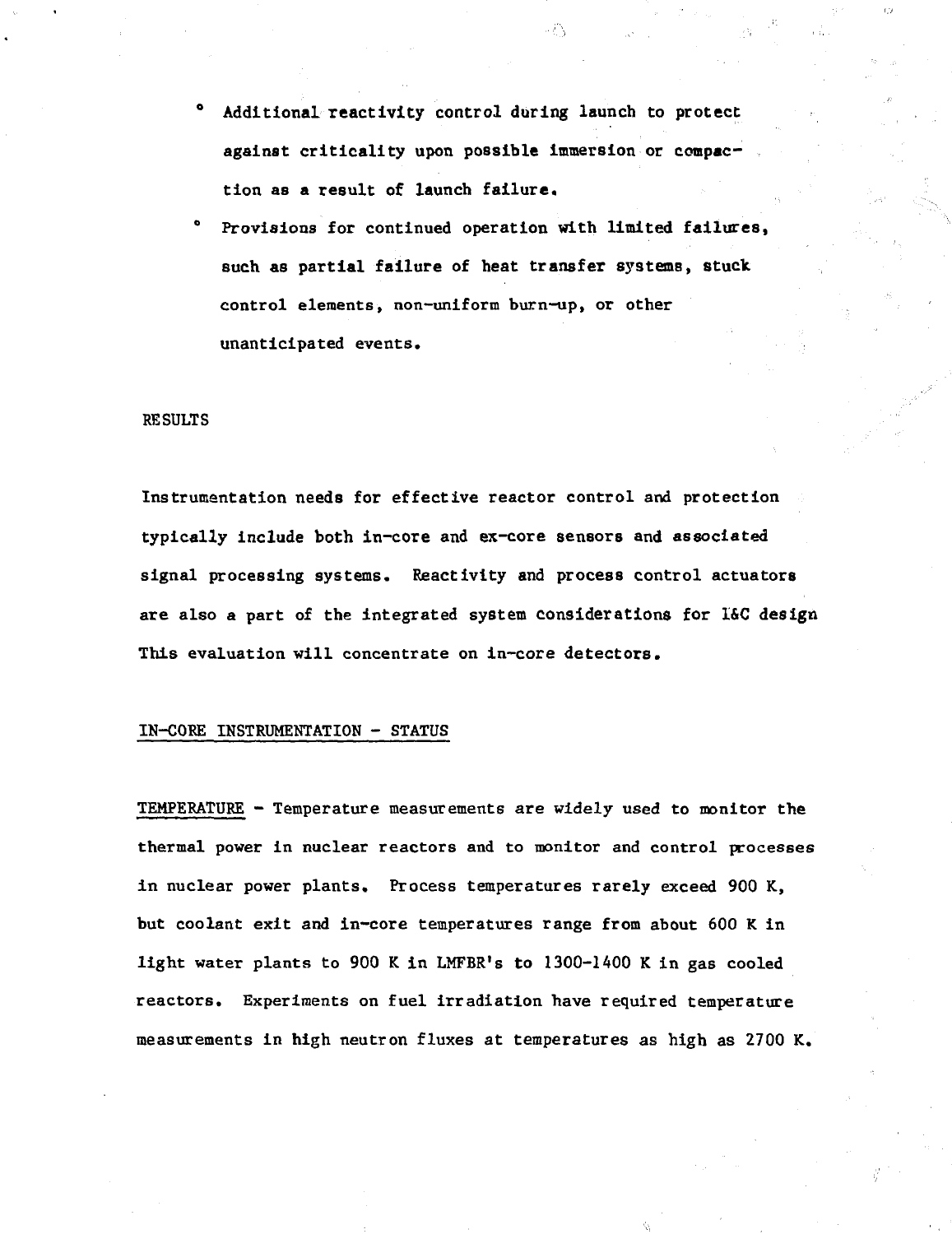Operating temperatures as high as 1500 K are anticipated for initial space power plant designs and even higher temperatures for later, higher powered concepts. Base metal thermocouples, usually chrome1/ alumel, have shown acceptable accuracies of better than 1% for periods of 5000-10,000 hrs at temperatures up to 1000 K and have been used for shorter periods of time up to about 1500 K. Chromel/alumel has been shown to be highly radiation resistant by in-pile experiments. For higher temperatures, conventional platinum/rhodium and tungsten/ rhenium thermocouples have been used up to 2100 K and 2700 K respectively, but they decalibrate with radiation exposure due to the transmutation of the elements rhodium and rhenium which have large neutron cross sections. ORNL has investigated other platinum alloys using low cross section materials and has had some success with platinum/ rhuthenium/molybdenum thermocouples up to about 1800 K (Sadowski 1981). There is active development of nicrosil/nisil, an improved base metal thermocouple that should extend the range over chromel/ alumel by several hundred kelvins. Experience has shown that serious thermometry problems can arise if sensors and installation geometries are not carefully selected (Anderson, R. L. 1982). Sheathed thermocouples subjected to extended exposure to temperatures in excess of 1200 K may have shortened lifetimes and significant degradation in accuracy. There are several mechanisms vhich combine to account for these potential failures and uncertainties. Contributing mechanisms are:

1. Reactions of the thermoelements with sheath and

insulation materials.

2. Degradation of the insulation at high temperature.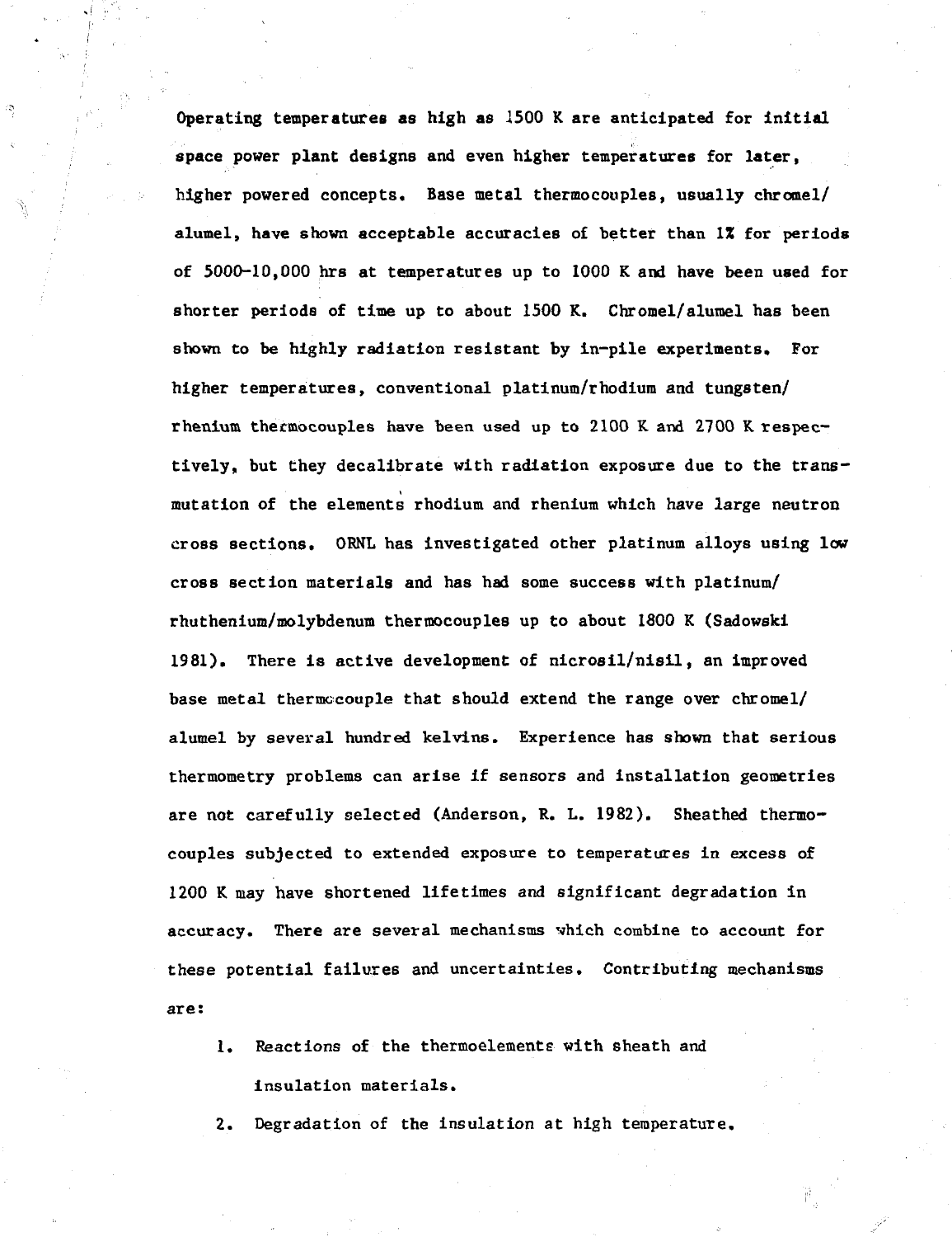- **3. Breakage of the thermoelements.**
- **4. Electrical shunting.**
- **5. Formation of virtual junctions.**
- **6. Grain growth in the thermoelements.**

**Thermoelectric inhomogeneities can be introduced in the thermoelements by physical changes such as cold working, bending or stressing (Mossman 1982). The errors caused by such changes are usually less than 10 K. A more serious decalibration problem can be brought about at high temperatures by complex chemical interactions between the components. Even though the wires and sheaths are physically separated, exchange of constituents can occur by diffusion through the compacted oxide insulation. These irreversible changes can cause errors of hundreds of degrees at the high temperatures of concern. The choice of sheath material, therefore, becomes critical to the performance of metal-sheathed thermocouples at high temperatures. Use of a sheath material with a composition similar to the thermocouples alloys is essential at temperatures above 1275 K.**

**Small diameter (0.5 mm-diam or less) sheathed thermocouples have a higher failure rate than thermocouples of large diameter. As the wires are made smaller by repeated drawing and annealing, the grain size may become comparable to the wire diameter and grain boundaries may extend completely across the diameter of the wire. The boundaries are inherently weak and are likely to fracture due to the stresses caused by differential thermal expansion. Consequently, sheathed thermocouple assemblies with less than 3 mm diameter are likely to have very limited life at temperatures above 1400 K.**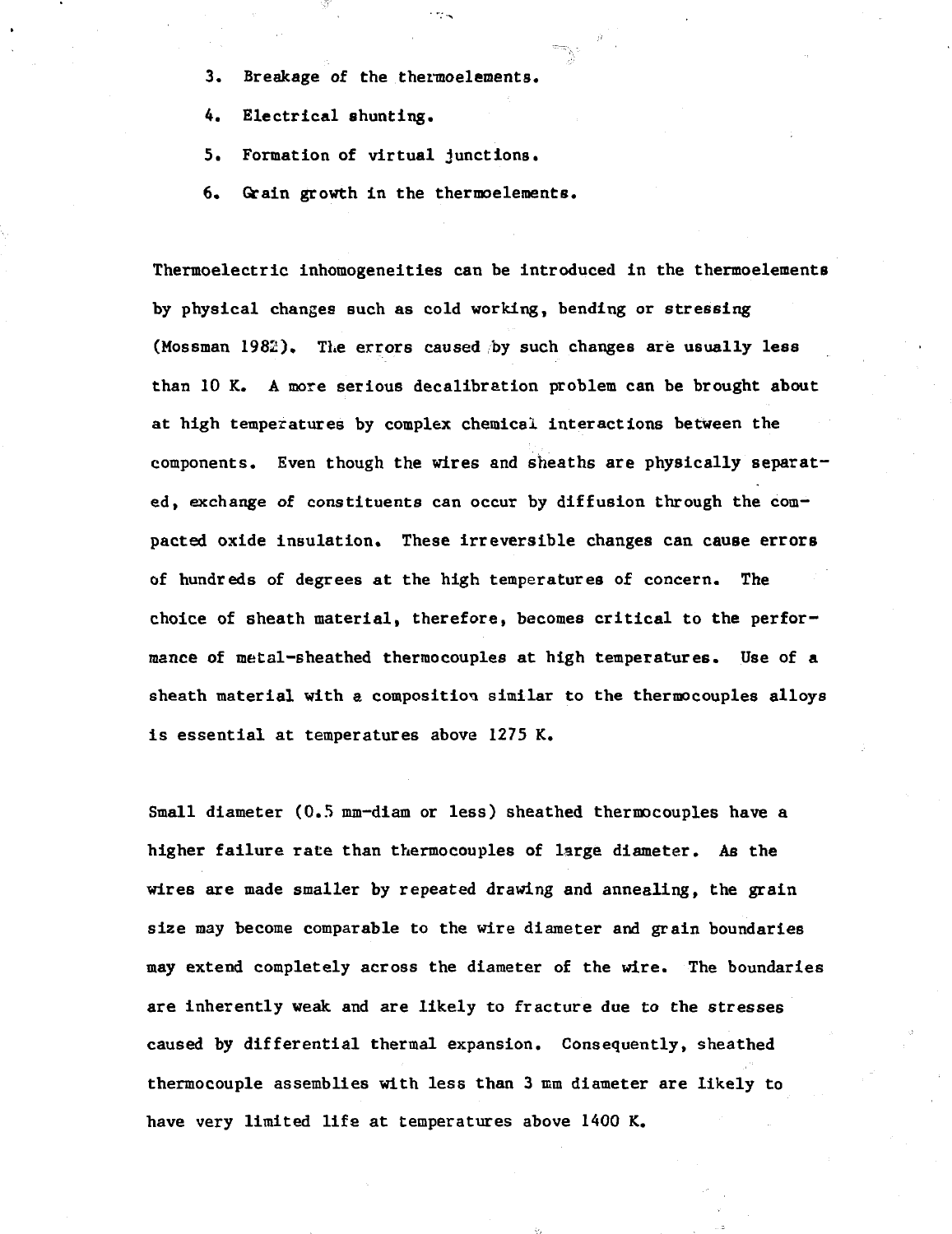**No gross effects on thermocouples output are caused by the presence of radiation fields (Kelly 1962). However, high radiation exposure will limit the types of insulation which may be used. Refractory metal oxides are the most satisfactory insulating materials for both high radiation and high temperature. Transmutation and nuclear alloying can become significant in thermocouple which remain in high flux for long periods of time. The most popular materials for present high temperature thermocouples have large nuclear cross sections and are significantly effected. Some of these materials have a natural isotope with a much lower cross section. Use of these isotopes could improve radiation life, but would be quite expensive. Other types of temperature sensors have been investigated for high temperature and high radiation environments:**

- **<sup>0</sup> Ultrasonic thermometers have been tested in radiation environments to 2700 K by OENL, SNL, and INEL, but have shown large decalibration due to neutron transmutation. Other mechanical problems were encountered (Shepard 1974), (Carlson 1979).**
- **<sup>0</sup> Johnson noise thermometry has been used in irradiation experiments at OBNL to about 1900 K and at Julich (FRG) to 2100 K. The noise thermometer is inherently immune from irradiation decalibration and aging drift (Blalock 1983).** An optical radiation thermometer was recently developed **by NBS that uses a quartz fiber waveguide and is highly accurate to about 2200 K. No information is yet available on the radiation stability of the quartz fiber, but the possibilities should be investigated (Dils 1983).**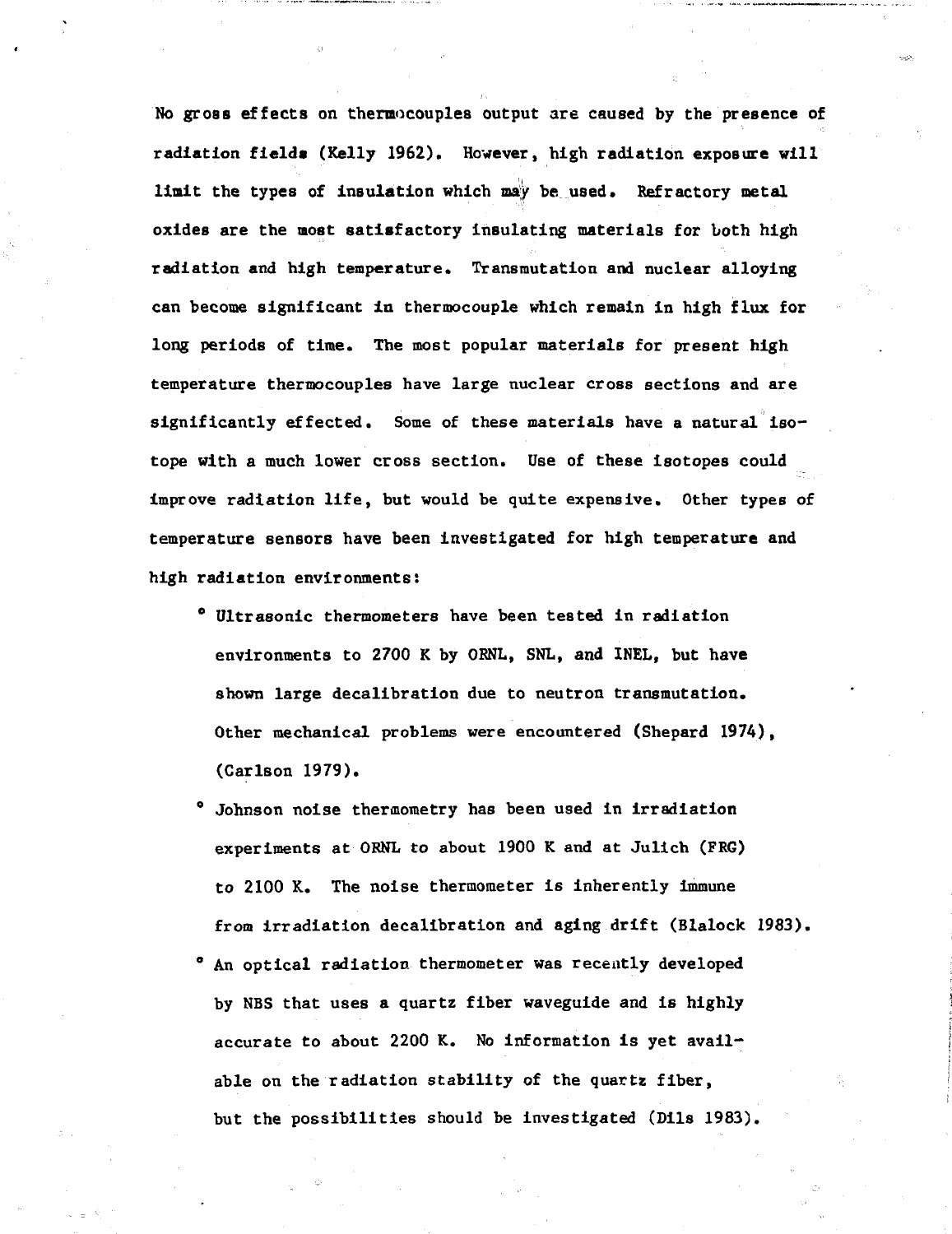0 Fluidic and other rlowing gas thermometers were investigated for the NERVA nuclear rocket project and of far **soac** possibilities for largely non-electrical temperature monitoring and control systems (Halbach 1969).

Although the technology is reasonably well established, it will be necessary to select, develop and qualify temperature monitoring systems for the specific anticipated space environments of 1600 K and signal processing temperatures as high as 575 K. Accuracy, response time, duration, stability, nuclear environment, size, weight, vibration and power limitations, which can effect the choices, have not been defined.

Thermocouples essentially respond to a temperature difference between measuring and reference junctions. A major design constraint for this program would be establishing and maintaining reference junction temperatures with signal processing electronics operated at up to 575 K within the desired accuracy.

IN-CORE FLUX MONITORING - In-core flux monitors have been used in commercial reactor control and protection systems since they first became operational in the 1960's. Three of detectors are in current use. These are 1) the fission chan  $\ldots$  (FC), 2) the self-powered neutron detector (SPND), and 3) the gamma thermometer *(GI).* FC's or SPND's are used in virtually every commercial power reactor and have been quite successful, but are not without problems (Knoll 1979), (Kroon 1983).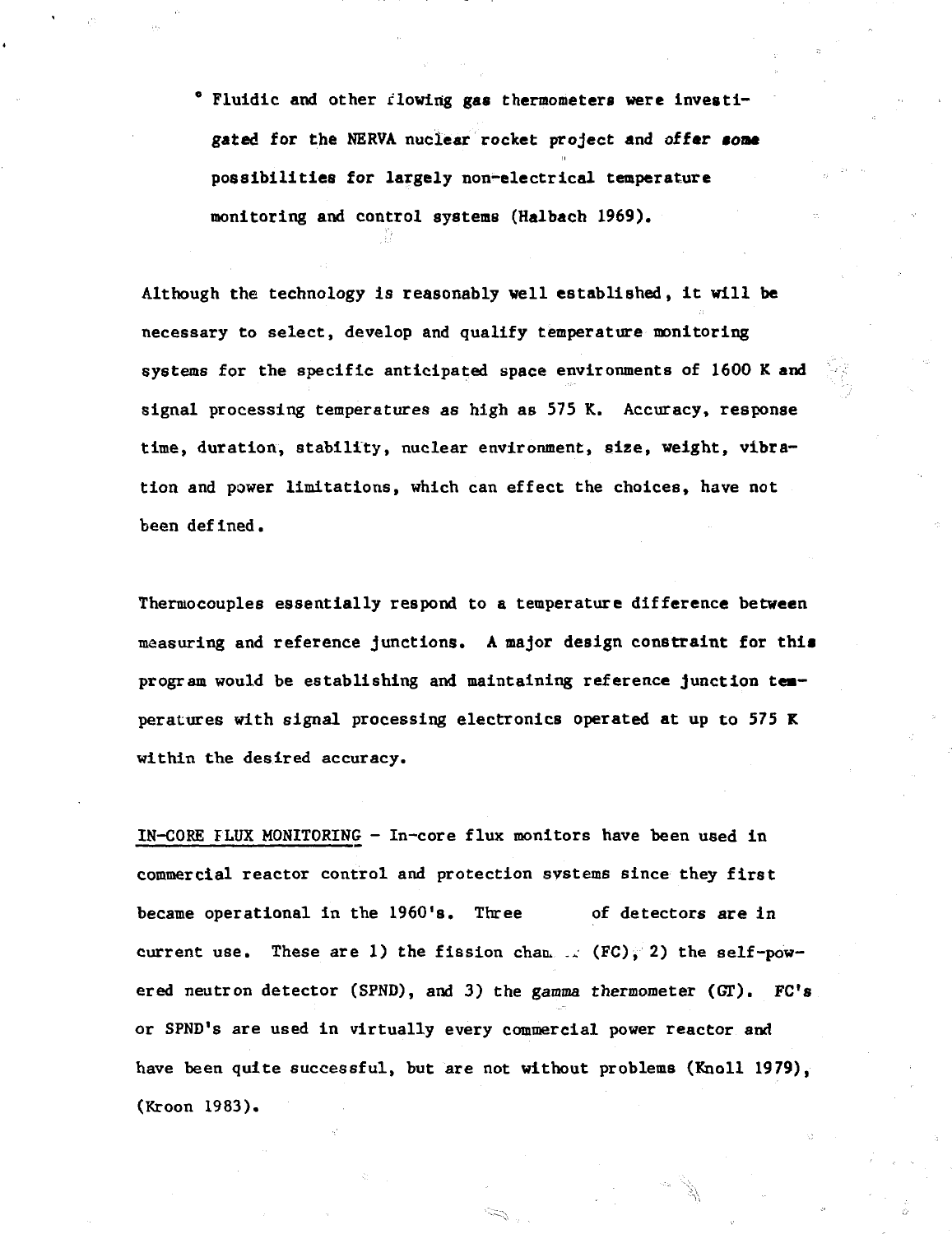**FISSION CHAMBERS - Fiasion chambers are presently limited to tempera**tures of about 1000 K because of disassociation of the necessary fill**ing gas, plating difficulties with adherence of the fissile material, and insulator integrity and noise related to dielectric breakdown. In addition, the fission chamber suffers rapid burnup of the fissile material in high flux in-core applications. This problem has been alleviated in recent years by combining fertile material with the fissile material to extend the useful life by regeneration. The most common materials are 234-U/235-U. 238-U/239-Pu is also used, but has no advantages over the U/U type which is easier to manufacture. Regenerative fission chambers are used extensively in Boiling Water Reactors (BWR's) for both protection and control. Regeneration enhances the useful life by about a factor of 3 and is quite cost effective for BWR's. A serious problem with in-core fission chambers for space reactor applications is their continuous, decalibration with burnup. The sensitivity degrades non-linearly with fluence, even with regeneration, above a threshold value. This deficiency is circumvented in commercial BWR's by frequent recalibration. Such recalibration is not likely to be possible or practical in space applications. Most f- sion chambers are thermal neutron detectors and their efficiency is significantly lower in the fast spectrum anticipated in space reactors. Fast neutron sensitivity can be improved by using 238-U. The most limiting developmental problem, however, remains the low operating temperature. Considerable development has been done to extend the useable temperature range, but a major breakthrough is necessary for operation above 1000 K. Existing chambers are not reliable above 850 K.**

ÏI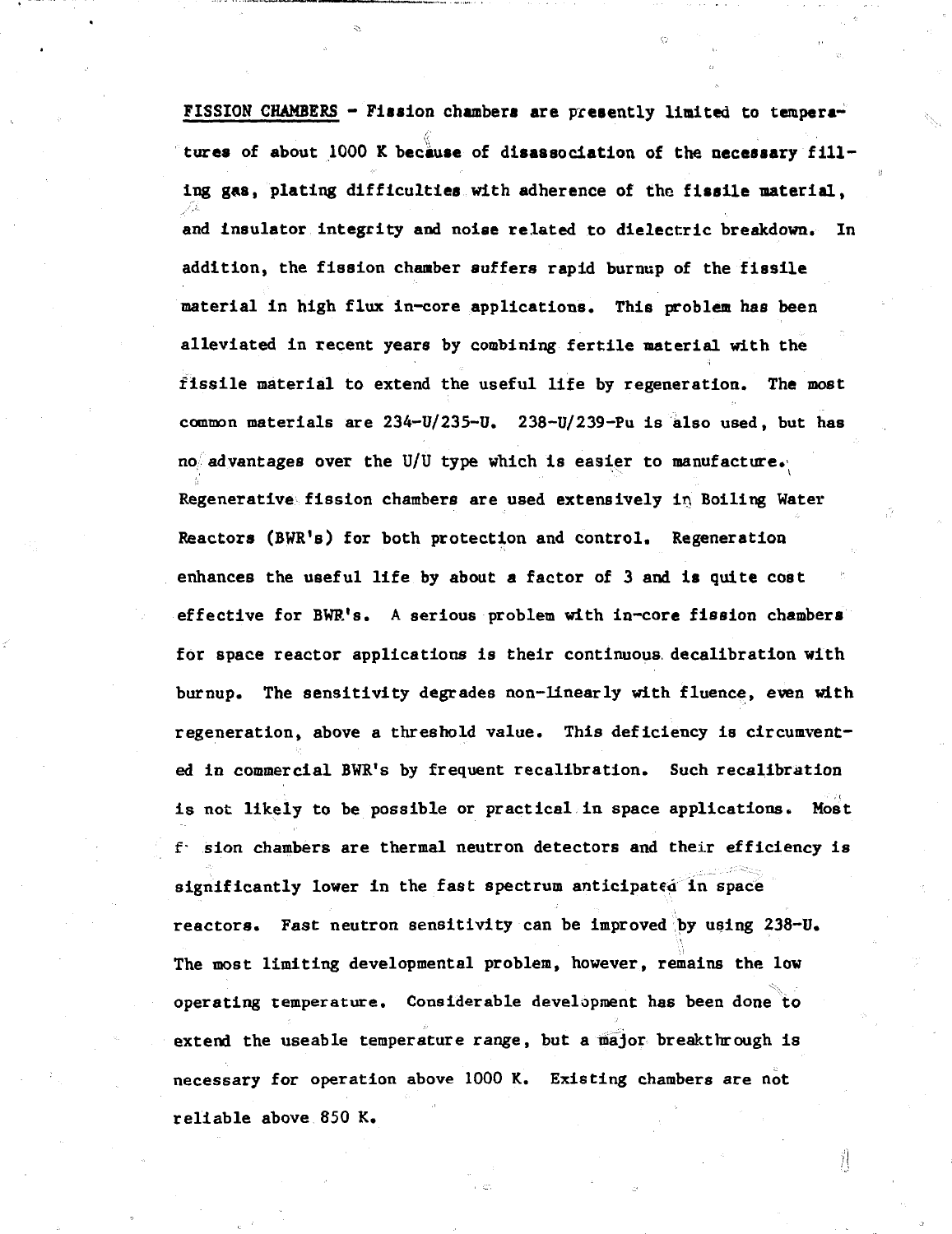**SELF POWERED NEUTRON DETECTORS - SPND's depend upon the beta emission or secondary electrons from gamma emission resulting from neutron capture in a variety of high cross section materials. Burnup is also a problem, as with the fission chamber, and decalibration occurs with fluence in a complex fashion (Kroon, 1983). Different burnup rates are achievable for the different possible emitter materials. Emitter materials which can tolerate high temperatures can be employed, but because very small currents are produced at high impedance, insulator quality at high temperatures is a very serious problem. Presently, SPND's are not reliable above about 1050 K. All of the SPND's in TMI-2 failed completely at temperatures below 1500 K. As with the fission chamber, something of a breakthrough is necessary in high temperature, high impedance, high radiation insulator technology in order to significantly extend the operating temperature of SPND's. A further disadvantage of most SPND's is slow response time.**

**GAMMA THERMOMETERS - The GT is basically a differentially connected thermocouple pair which senses the gamma heating of a metal mass in relation to a nearby gas volume (Waring, 1983). The operating life in the in-core environment should be similar to thermocouples alone. The materials used for gamma absortion do not experience significant burnup so that decalibration with fluence is not a serious problem. Although the concept is not new, GT's have not found wide application in commercial reactors and have been used primarily in a few research reactors, both in the United States end abroad. The capability for operation at high temperatures is apparent, but application experience is very limited and further development would be necessary to assure reliable operation in space reactor conditions. Disadvantages are the** lack of neutron sensitivity and slow response time. The gamma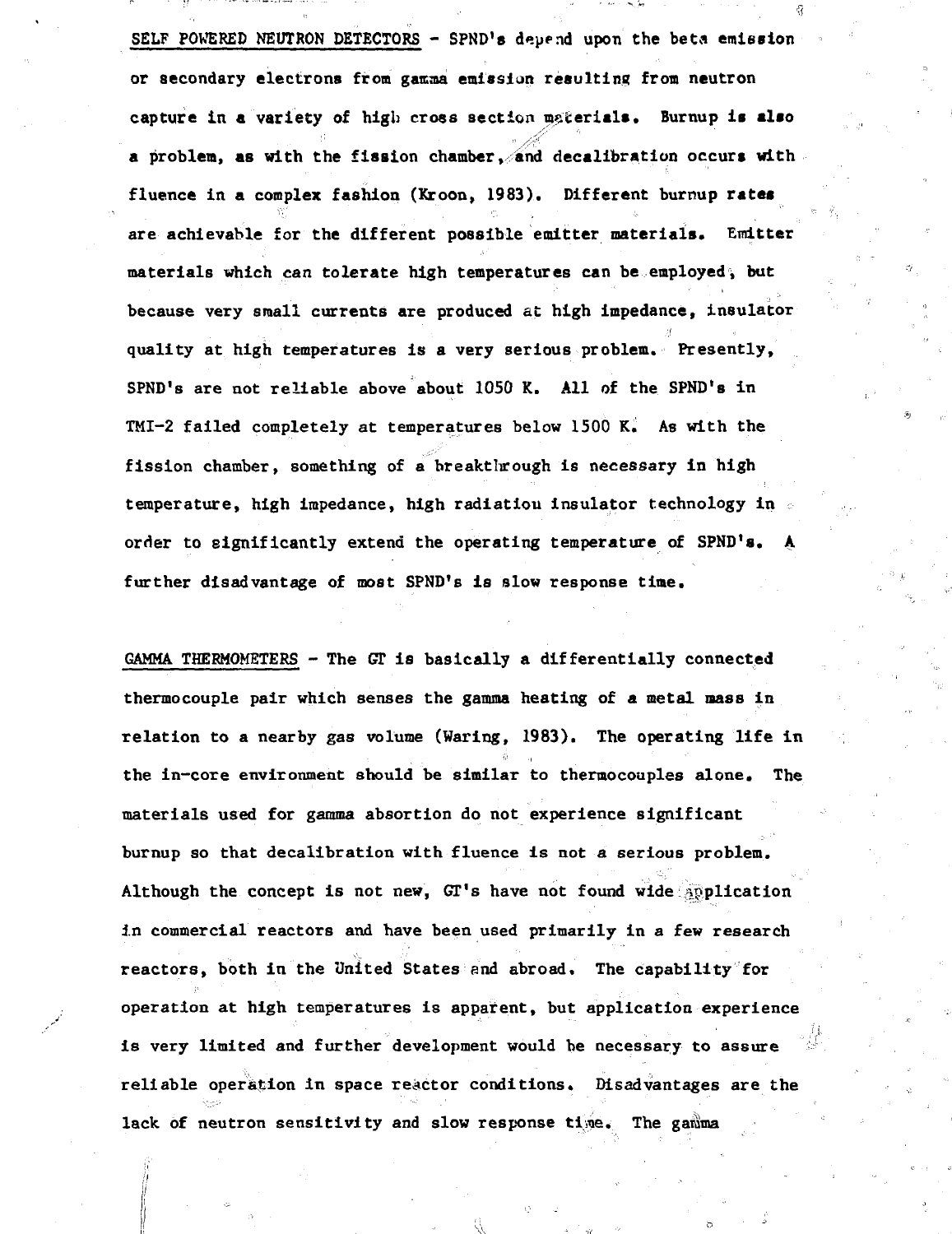**thermometer is probably the only viable candidate for an in-core radiation sensor for the near-term space reactor program.**

**ALTERNATIVES TO IN-CORE INSTRUMENTATION - The anticipated high temperatures in the core of a space power plant and the general unavailability of suitably reliable high temperature detectors leads to the obvious consideration of alternatives. The fast neutron spectrum and interference with reloading and breeding brought about similar considerations for the breeder reactor program and development was initiated for high sensitivity fission chambers to infer in-core conditions with ex-core measurements. An ultrahigh-sensitivity fission counter has been developed which might have direct applicability to the space power reactor (Valentine 1983). The counter has a sensitivity of 50 cps/nv in gamma backgrounds of up to 50,000 R/h and will operate in temperatures of up to 500 K. A detector of this type could be used to monitor the startup and low power operation of a space power plant.**

**A related development has produced a position-sensitive fission counter for in-core flux profile monitoring in light water reactors (LWR) (Kopp 1983). Currently, profiles are measured with multiple or movable detector assemblies. The new position-sensitive detector measures profile by delay-line position encoding and time interval decoding of individual fission pulses from a number of small fission counters incorporated along a coaxial transmission line. Significant improvement in spatial resolution is achieved and only one cable penetration is required. Like other in-core fission chambers, this detector will not be useablc above about 850 K, but may find**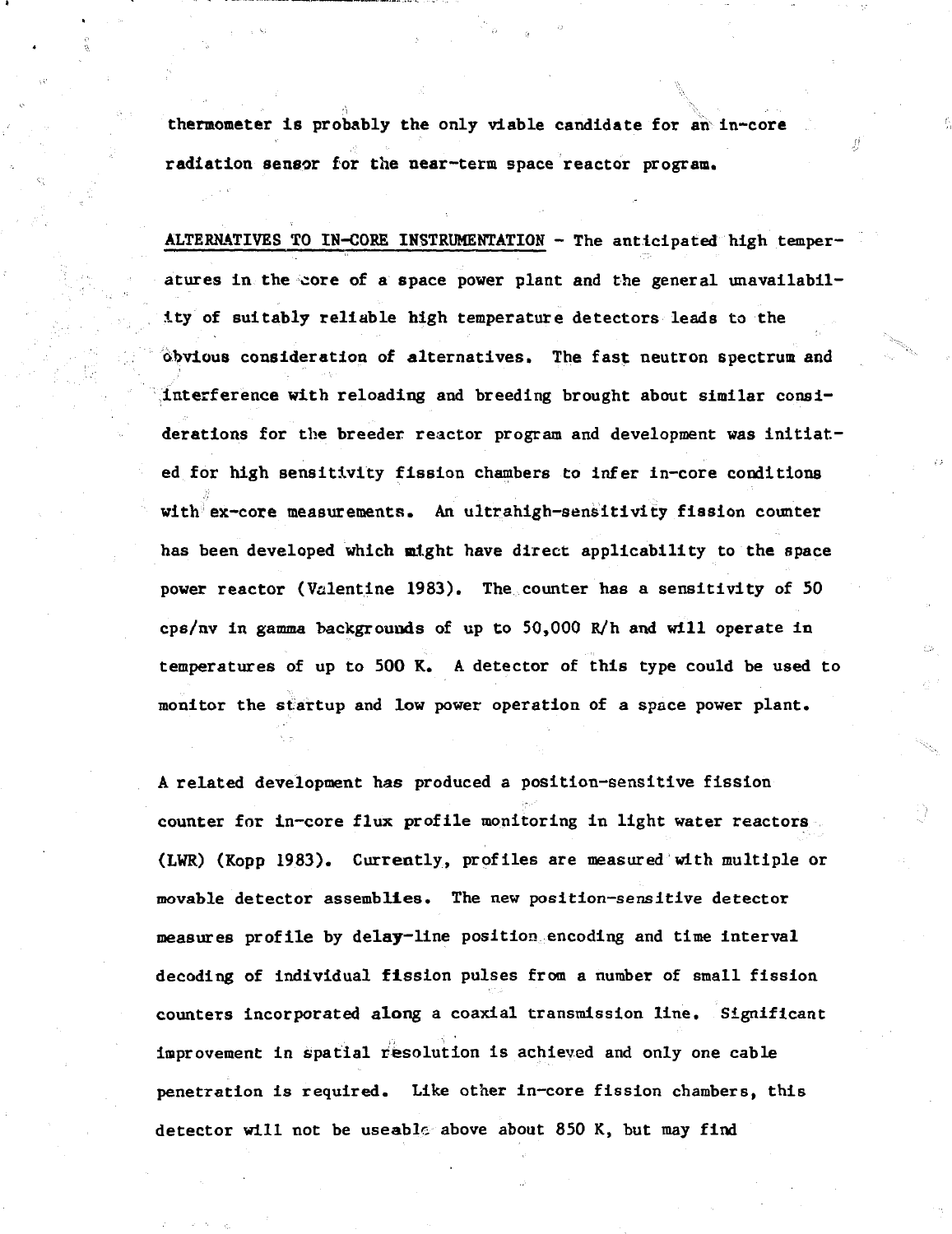**important application in less severe, but still demanding ex-core applications. A long life, fast spectrum core will likely require burnable poisons and knowledge of flux distribution may become essential.**

# **DISCUSSION**

**DEVELOPMENT REQUIREMENTS - The I&C development requirements fall into four major categories. 1) High temperature electronics will be needed with operational capability up to about 575 K. Even higher operating temperacures are desirable, but such development in a compatible time frame is unlikely. This means that the electronics package will require cooling. Significant advancement in the current capability is necessary to achieve even 575 K. 2) Several types of sensors will be required for a more sophisticated control strategy. These will include nuclear, temperature, flow, pressure, level, displacement, and perhaps others. All of these will require some development for the application and some will require major advances. 3) Control elements for high temperature, high radiation operation in space present a very demanding development task in the I&C category. Problems of suitable bearings, bearing surfaces, material swelling and binding, motion translation, and prime movers are severe for the imposed environmental conditions. 4) In general, the operating temperatures of all electromagnetic devices is limited by the curie temperature of magnetic core materials.**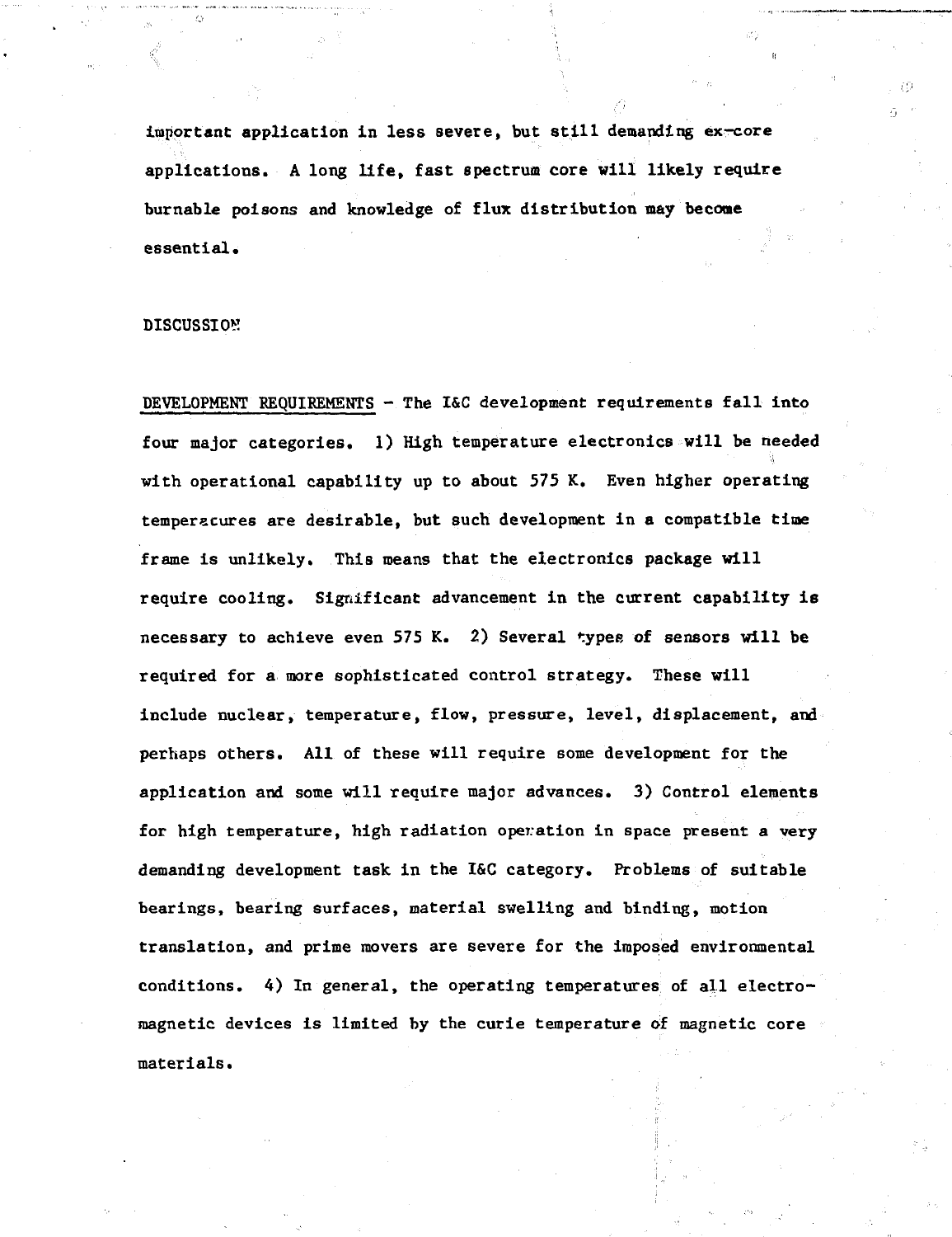For commonly used materials, this limiting temperature is approximately 1000 to 1075 K which means that virtually all equipment such as motors, alternators, and solenoids, etc. have to be cooled for the anticipated environments. Substantial development will be required both for high temperature designs and for compatible cooling techniques.

# HIGH TEMPERATURE ELECTRONICS

The current capabilities of high temperature electronics can be broadly divided into two categories: 475 K applications and 575 K applications. At 475 K an array of monolithic silicon Integrated circuits and hybrid circuits are commercially available with demonstrated mean time to failure (MTTF) of about 10,000 hours and a 1000 hour failure rate of typically 5-10%. Many of the 475 K failure modes have been identified but the necessary improvements have not been commercialized due to low market demand (Jurgens 1982). Most military space electronics are currently limited to derated junction temperatures in the  $375K - 400K$  range.

Sophisticated wireless in-core neutron monitoring systems capable of operating at 505 K have been developed at ORNL. Some of the electronic functions required for a complete 475 K reactor instrumentation and control system, such as mircrowave transmitters, high power rectifiers and digital LSI, are not presently available and in fact have not been the object of sustained high temperature research. A fully funded development lead time of 3 to 4 years would be required to fill these gaps and upgrade the 1000 hour reliability of a 475 K system.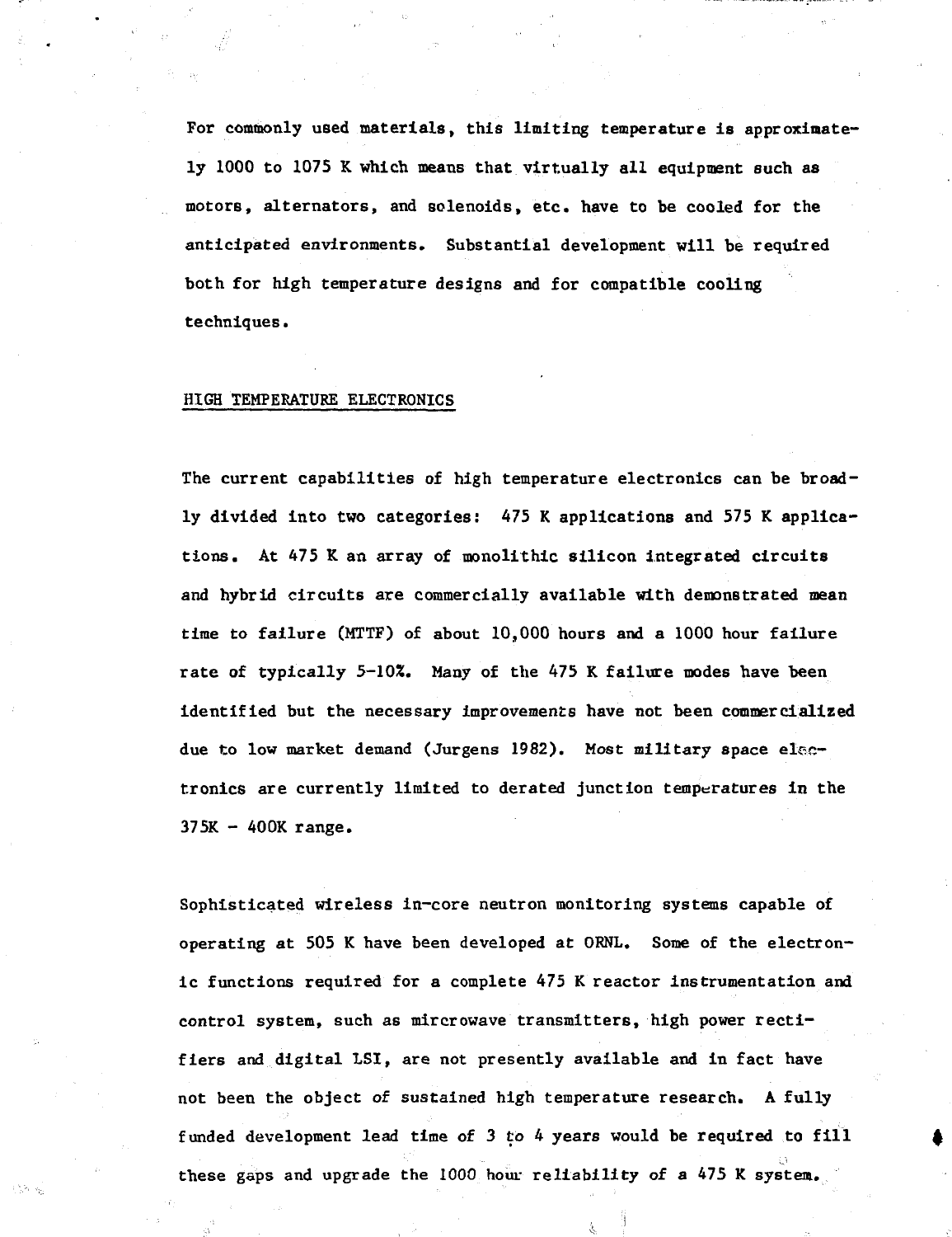Beyond 475 K, the MTTF decreases rapidly. A common rule of thumb is that the rate of degradation doubles every 10 K above 475 K. A 575 K system would not be reliable beyond about 100 hours without major advances in the present state of the art of semiconductor physics.

Although the operation of a few 575 K integrated circuits has been demonstrated, the failure mechanisms are not sufficiently understood. Capacitors with values greater than 0.1 microfarads required for power supply ripple filtering are a major problem at 575 K. An operational 575 K system with suitable 100 hour reliability would probably require a development lead time of at least 5 to 7 years with total funding in the order of \$10 million.

State-of-the-art radiation hardened microelectronics can function to 10E5 to 10E6 Rads gamma and to 10E13nv neutrons. These limits can perhaps be extended by a factor of 10 at operating temperatures above 475 K due to high temperature annealing effects.

Other possibilities for high temperature electronics include GaAs semiconductors and ceramic vacuum tubes. Vacuum tubes have been tested to as high as 485 K. More recent work on monolithic vacuum tubes may provide additional choices. Technology and development emphasis for these devices is very limited, but promising. Magnetic devices can operate as high as 775 K.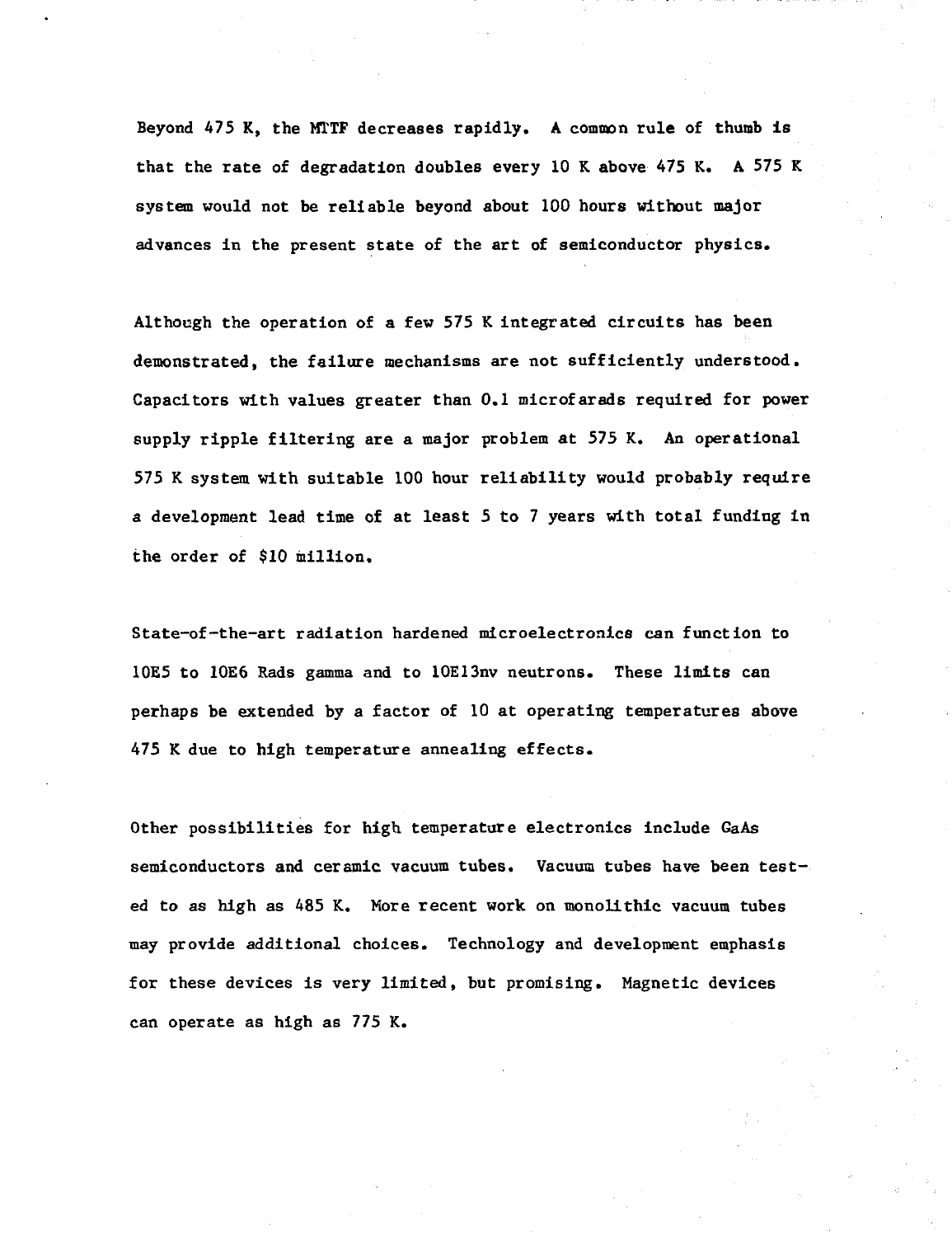**In summary, to achieve reliability, it appears that the operating temperature of the electronics package should be as low as possible. Conceivable operation of circuits at 475 K is feasible with perhaps reasonable MTTF. Since operation at temperatures beyond 525 K has not been amply demonstrated with a high degree of reliability, it is almost certain that additional power for cooling (e.g., thermoelectric coolers) will be necessary to keep critical temperatures below this value. It may be possible, ultimately, to achieve reasonably reliable 575 K operation of electronic devices, however the program to develop this capability will be long and expensive. For initial applications it may be prudent and economical to provide shielded and cooled locations for most electronic equipment.**

**PROCESS SENSORS - The same general observations made fcr temperature channels, i.e., that both the sensor and signal processor require development to meet the system environmental conditions, apply to the measurement of other process variables in a reactor control system that includes flow, pressure, displacement, flux, and level signals. Each of these variables can be obtained and processed electrically, but all require high temperature sensors and processors. An alternate strategy employing optical or pneumatic signal sensing, transmission, processing and actuation should be evaluated.**

**CONTROL ELEMENTS - Perhaps the single most demanding controls development task is that of developing actuators for high-temperature, highradiation operation in space. The problems of suitable bearings, bearing surfaces, motion translation to rotary or linear devices<sup>t</sup> materials swelling and binding, and prime movers are severe for the imposed environmental conditions (Anderson, R. V. 1982).**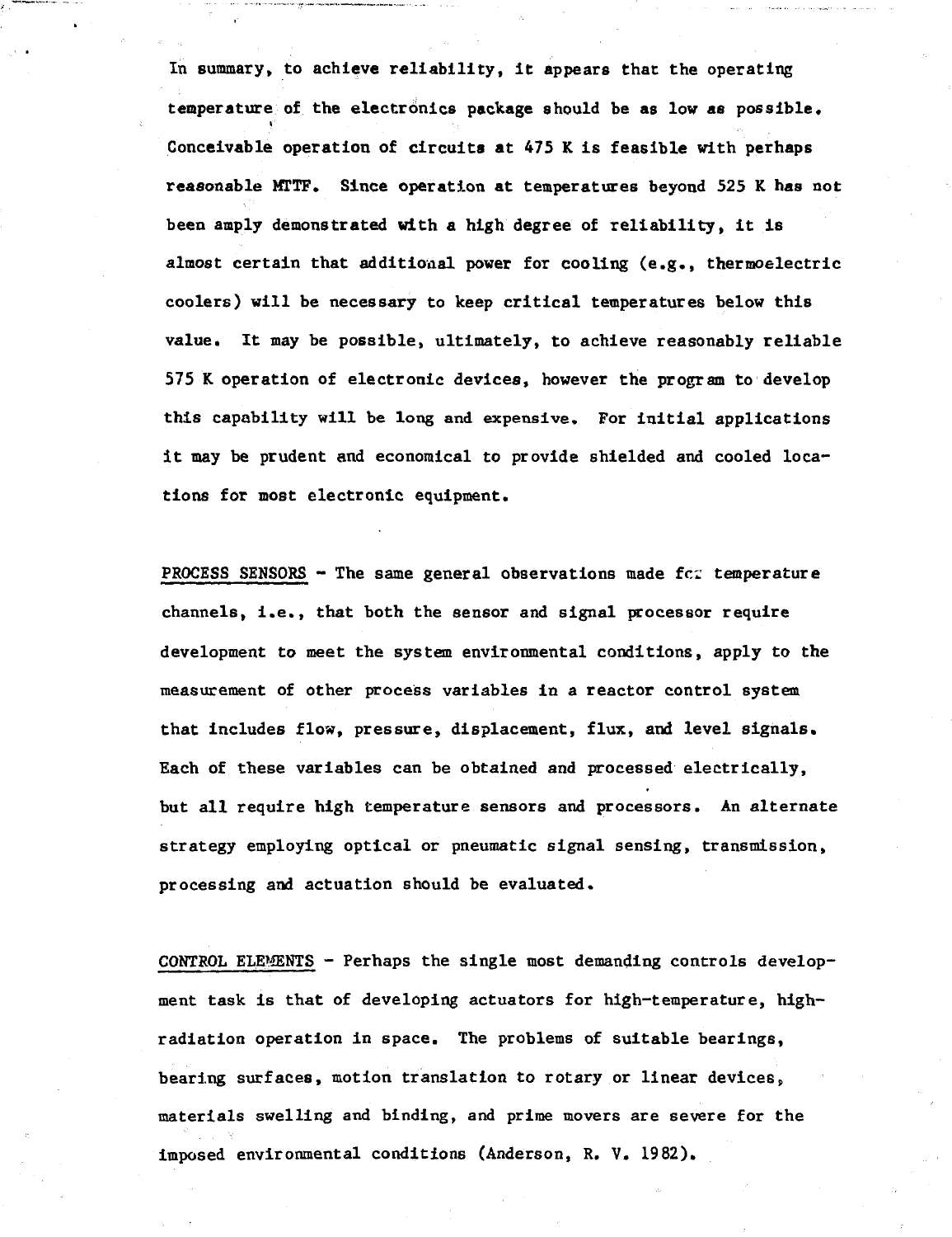Testing has been performed on control elements for several thousands of hours in typical reactor environments with temperatures in the range of 600 K to 900 K. The expected reactor outlet temperature for multimegawatt applications is about 2000 K, implying that actuators capable of operation at temperatures in excess of that which has been previously tested will be required. This will require development in virtually all material areas. Because of the severe environmental conditions, conventional actuators, even of the most advanced types may prove unacceptable for high power space applications. Therefore, innovative reactivity control techniques need to be explored for this application.

# CONCLUSIONS

Previous experience in designing advanced reactor systems for both space and ground applications has shown the need for coordination of the control and protection systems design with the neutronic, thermalhydraulic, and mechanical aspects of the core and plant design at the earliest possible stage of concept development. A well integrated systematic design approach is vital for this application where the state of the art is being pushed in many technology areas, to prevent uncoordinated choices in one area from imposing impractical or impossible requirements in another.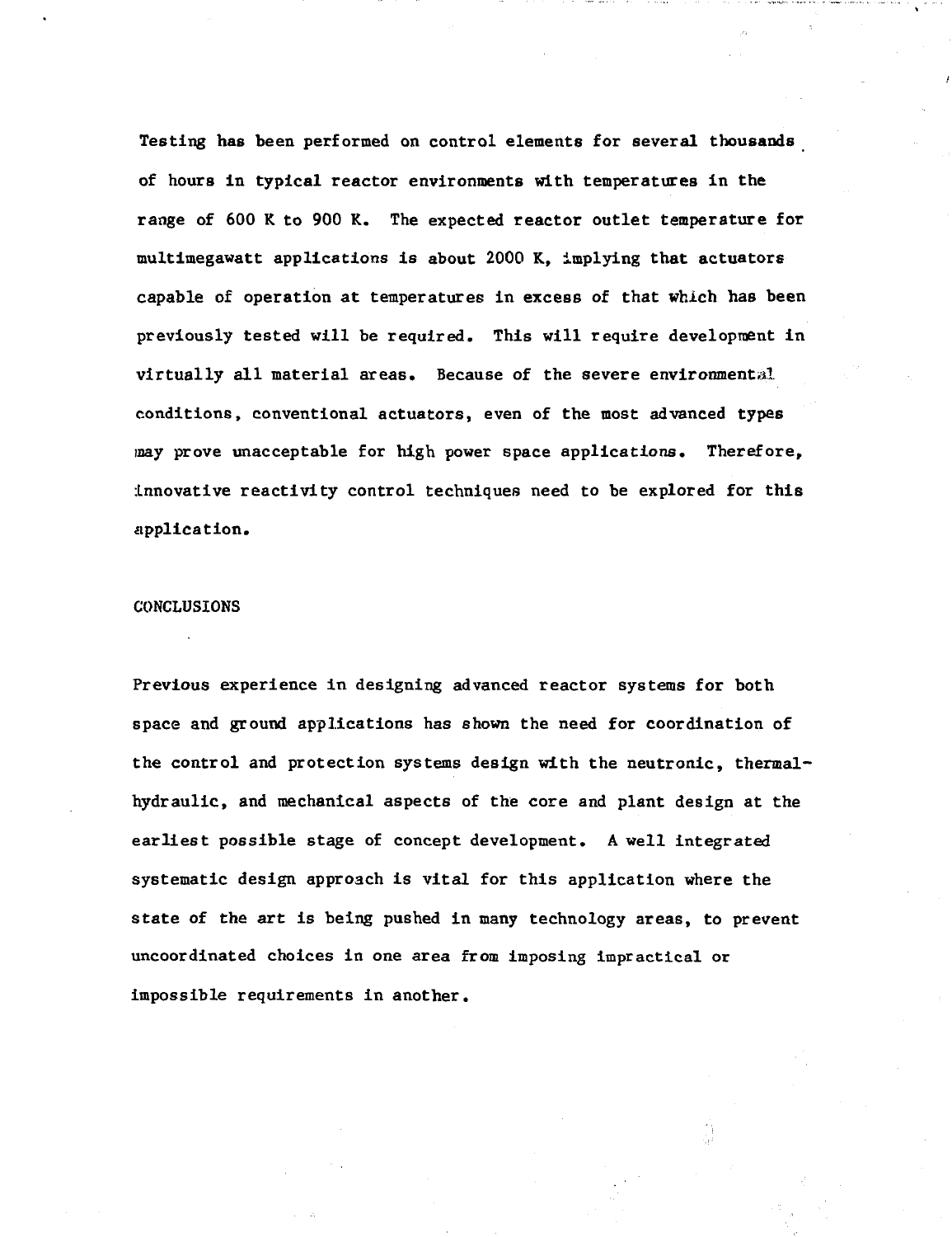In-core instrumentation adaptable for use in high temperature space reactors will likely be limited to thermocouples and gamma thermometers. Developmental breakthroughs would be needed to apply other types of detectors currently used in commercial light water reactors. Electronic equipment will need to be protected from high temperatures and high radiation fields to achieve reasonable reliability. Based on previous experience with both space and ground based reactor systems, control actuators for high temperature applications in the reactor and process systems will require intensive development effort. Alternative control schemes to mechanical actuators are worthy of careful consideration.

# ACKNOWLEDGEMENTS

The information contained in this evaluation was obtained from numerous open literature sources. Interpretations and conclusions are those of the authors of this paper.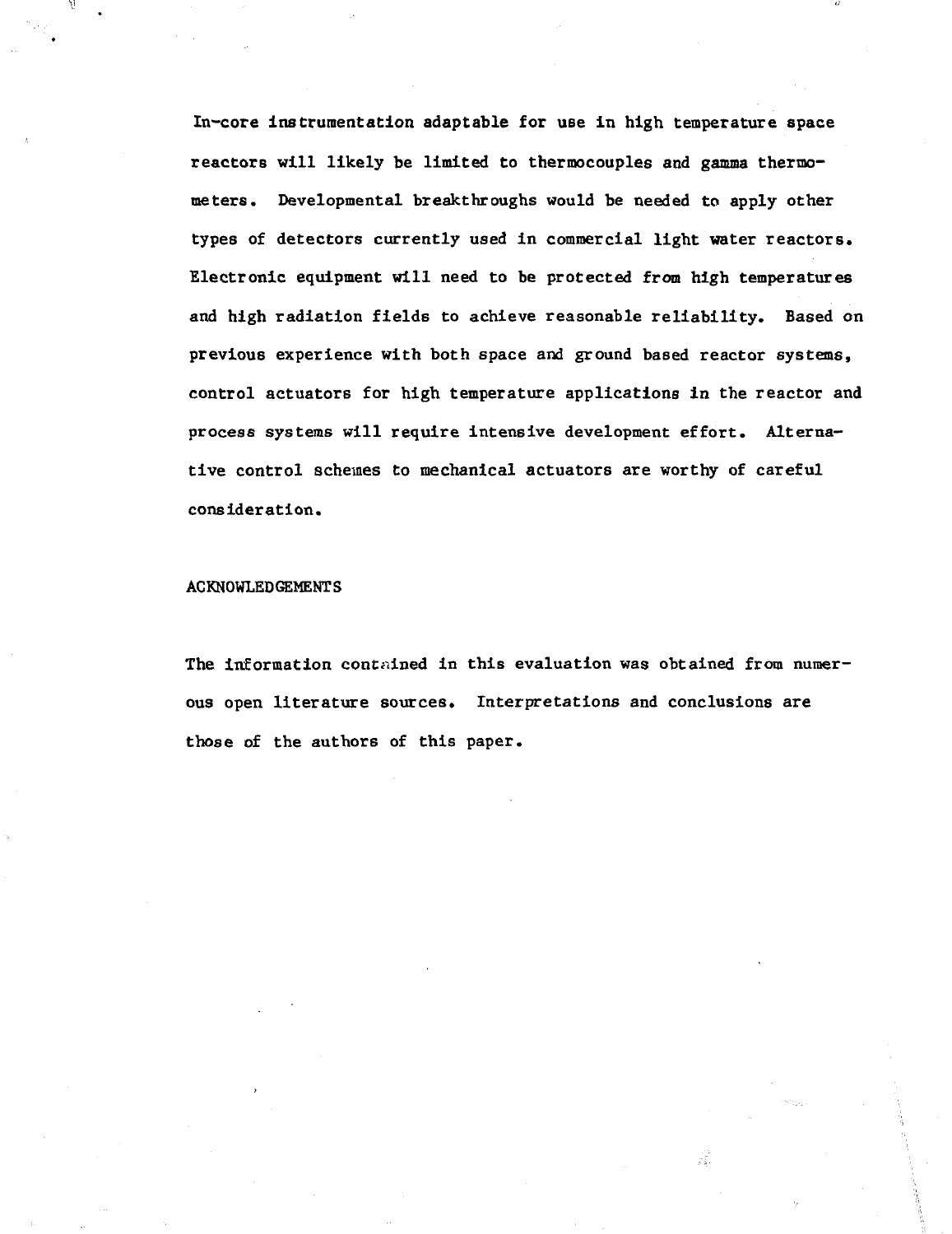## REFERENCES

Anderson, R. L. and Lyons, J. D., (March 1982) "Decalibration of Sheathed Thermocouples," in Temperature, Its Measurement and Control in Science and Industry, Vol. 5, American Institute of Physics.

Anderson, R. V., (1982) "Technological Implications of SNAP Reactor Power System Development on Future Space Nuclear Power Systems," Rockwell International Power Systems Group.

Binford, F. T. and Cramer, C. N. (June 1968), "The High Flux Isotope Reactor - A Functional Description," ORNL-3572, U. S. Atomic Energy Commission.

Blalock, T. V. and Shepard, R. L. (1983), "A Decade of Progress in High Temperature .Tohnson Noise Thermometry," Temperature, Vol. 5, Part 2, 1219-1223; "Johnson Noise Power Thermometer and its Application in Process Temperature Measurement," Temperature, Vol. 5, Part 2, 1249-1259.

Carlson, G. A., et al. (June 1979), "An Ultrasonic Thermometry System for Measuring Very High Temperatures in Reactor Safety Experiments," SAND79-0621, U. S. Department of Energy.

Dils, R. R. (March 1983) "A High Temperature Optical Fiber Thermometer," Journal of Applied Physics, S4(3), 1198.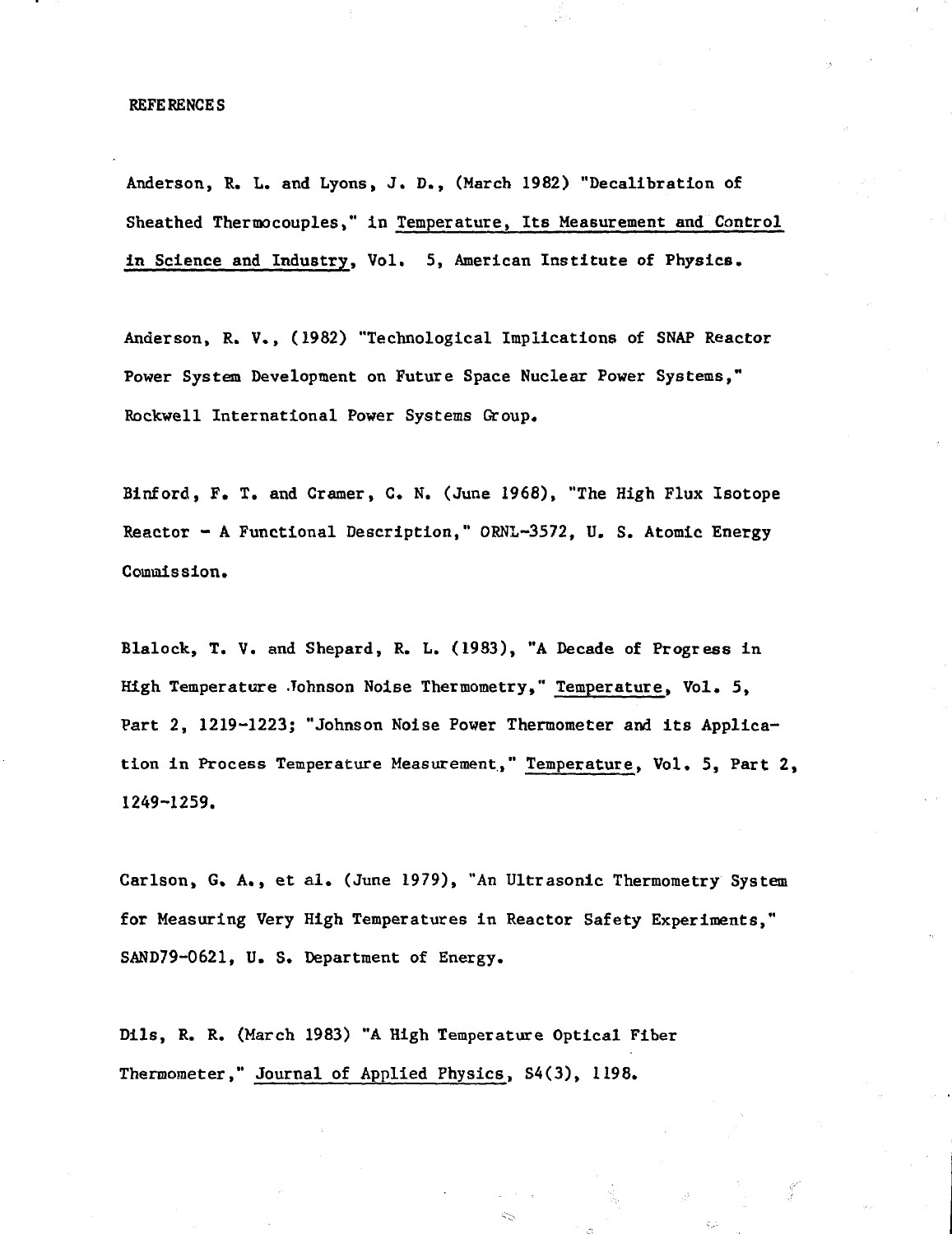Halbach, C. R. and Otsap, B. A. (July 1969) "Fluidic Temperature Sensor Program - Phase II Final Technical Report," SAN-75O-17, U. S. Department of Energy.

Harms, W. 0., (February 1983) "Space Nuclear Power Systems Reactor Studies - Phase I Report," ORNL/CF-83/25, U. S. Department of Energy.

Jones, J. E., MacPherson, R. E., and Nichols, J. P., (January 1984) "Multimegawatt Space Nuclear Power Concept," in Proceedings of First Symposium on Space Nuclear Power Systems, Albuquerque, NM.

Jurgens, R. F., (May 1982) "High-Temperature Electronics Applications in Space Exploration," in IEEE Transactions on Industrial Electronics, Vol. IE-29, No. 2.

Kelly, M. J., Johnston, W. W., and Baumann, C. D., (1962) "The Effects of Nuclear Radiation on Thermocouples," in Temperature, Its Measurement and Control in Science and Industry, Vol. 1, Reinfeld Publishing Company.

Kisner, R. A., (To be published) "A Primer on the Structured Engineering of Large-System Real-Time Control".

Knoll, G. F., (1979) Radiation Detection and Measurement, John Wiley and Sons.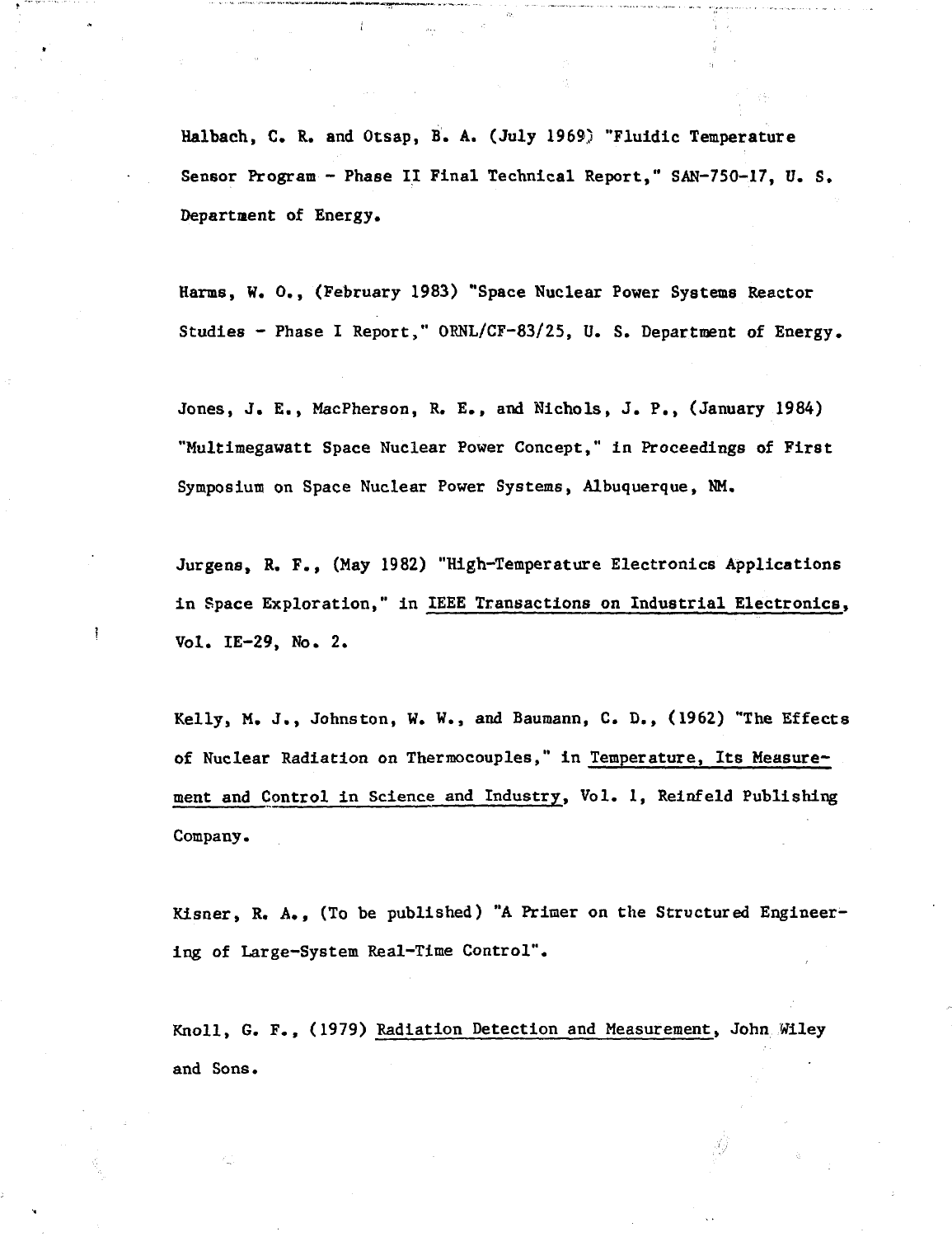Kroon, J. C. and Glesius, F. L., (February 1983) "Trends in Instrument Development for Reactor In-Core Flux Monitoring," in IEEE **Transactions** on Nuclear Science, Vol. NS-3O, No. 1.

Kopp, M. K., Valentine, K. H., Guerrant, G. C , and Harter, J. A., (February 1983) "Position-Sensitive Fission Counter for In-Core Flux Profile Monitoring," in IEEE Transactions on Nuclear Science, Vol. NS-30, No. 1.

Hossman, C. A., Horton, J. L., and Anderson, R. L., (March 1982) "Testing of Thermocouples for Inhomogeneities," in Temperature, **Its** Measurement and Control in Science and Industry, Vol. 5, American Institute of Physics.

Sadowski, G. S. (June 1981) "Instrumentation and Controls Division Biennial Progress Report for September 1978 to September 1980," ORNL-5758, ORNL-5759, U. S. Department of Energy.

Shepard, R. L., et al. (December 1974) "Ultrasonic and Johnson Noise Fuel Centerline Thermometry," in Proc. Intl. Colloquium on High-Temperature In-Pile Thermometry, Vol. II, pg. 737-774, EUR 5395.

Valentine, K. H., Kopp, M. K., Harter, J. A., Guerrant. G. C., Clay, W. T., Allin, G. W., and Fowler, C. E., (February 1983) "Ultrahigh-Sensitivity Fission Counter With Transmission Line Electrode Configuration," in IEEE Transactions on Nuclear Science, Vol. NS-30, No. 1.